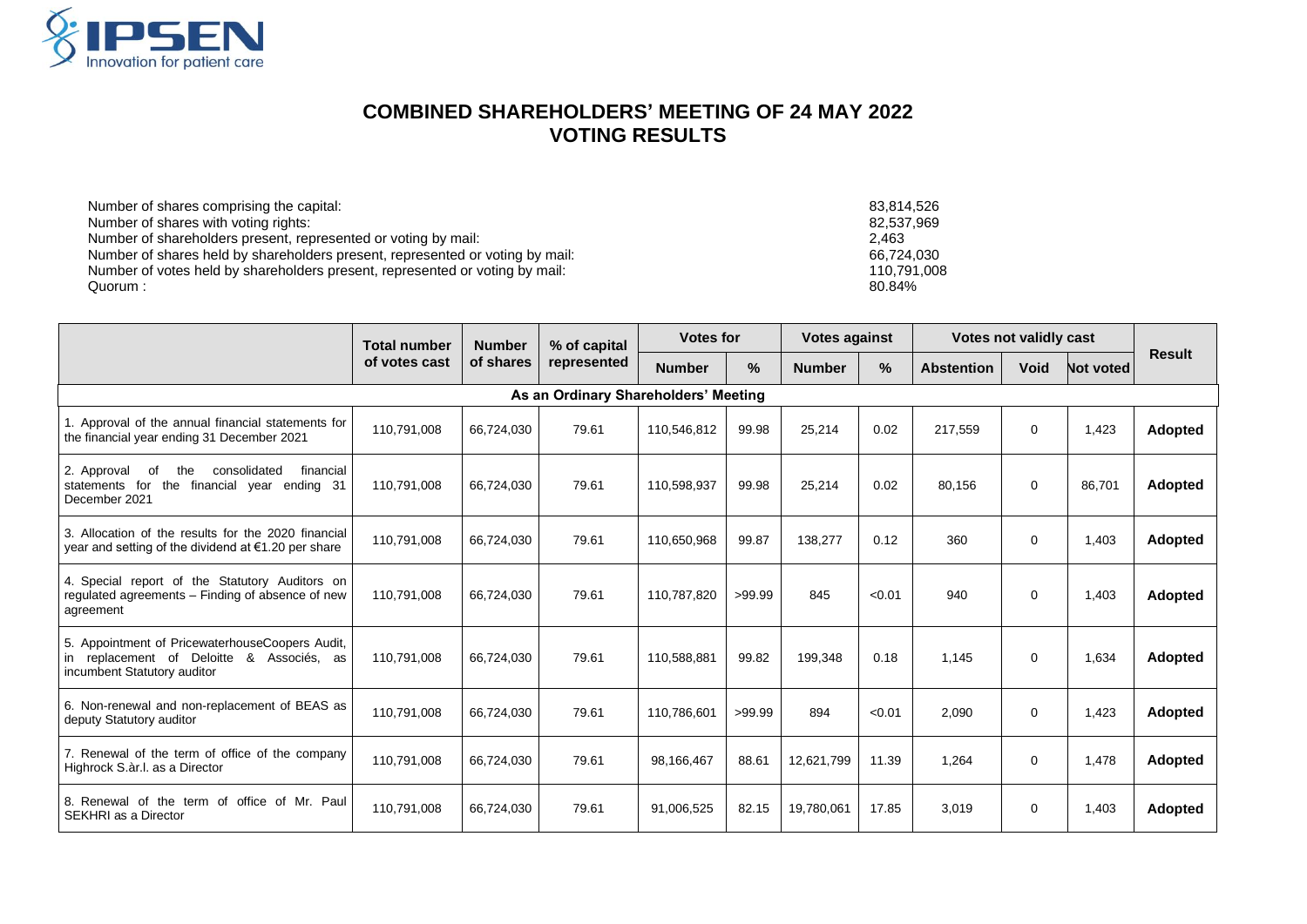|                                                                                                                                                                                                                                                                                                              | <b>Total number</b> | <b>Number</b> | % of capital | <b>Votes for</b> |       | <b>Votes against</b> |       | <b>Votes not validly cast</b> |             |                  |                |
|--------------------------------------------------------------------------------------------------------------------------------------------------------------------------------------------------------------------------------------------------------------------------------------------------------------|---------------------|---------------|--------------|------------------|-------|----------------------|-------|-------------------------------|-------------|------------------|----------------|
|                                                                                                                                                                                                                                                                                                              | of votes cast       | of shares     | represented  | <b>Number</b>    | %     | <b>Number</b>        | $\%$  | <b>Abstention</b>             | Void        | <b>Not voted</b> | Result         |
| 9. Renewal of the term of office of Mr. Piet<br><b>WIGERINCK as a Director</b>                                                                                                                                                                                                                               | 110,791,008         | 66,724,030    | 79.61        | 105,865,344      | 95.94 | 4,473,825            | 4.05  | 450,428                       | 0           | 1,411            | Adopted        |
| 10. Ratification of the temporary appointment of<br>Mrs. Karen WITTS as a Director                                                                                                                                                                                                                           | 110,791,008         | 66,724,030    | 79.61        | 109,442,771      | 98.79 | 1,345,202            | 1.21  | 1,612                         | $\mathbf 0$ | 1,423            | Adopted        |
| the compensation policy<br>11. Approval of<br>applicable to the members of the Board of<br>Directors                                                                                                                                                                                                         | 110,791,008         | 66,724,030    | 79.61        | 110,680,481      | 99.90 | 106,285              | 0.10  | 2,839                         | $\mathbf 0$ | 1,403            | <b>Adopted</b> |
| the compensation policy<br>12. Approval<br>of<br>applicable to the Chairman of the Board of<br><b>Directors</b>                                                                                                                                                                                              | 110,791,008         | 66,724,030    | 79.61        | 109,387,763      | 98.74 | 1,398,826            | 1.26  | 2,926                         | $\Omega$    | 1,493            | Adopted        |
| 13. Approval of the compensation<br>policy<br>applicable to the Chief Executive Officer and/or<br>any other executive officers                                                                                                                                                                               | 110,791,008         | 66 724 030    | 79.61        | 90,426,384       | 81.62 | 20,360,560           | 18.38 | 2,601                         | $\mathbf 0$ | 1,463            | <b>Adopted</b> |
| 14. Approval of the information relating to the<br>compensation of corporate officers referred to in I<br>of Article L.22-10-9 of the French Commercial<br>Code                                                                                                                                              | 110,791,008         | 66,724,030    | 79.61        | 109,742,427      | 99.09 | 1,009,976            | 0.91  | 37,142                        | 0           | 1,463            | Adopted        |
| 15. Approval of the base, variable and<br>exceptional elements making up the total<br>compensation and the benefits of any kind paid<br>during the past financial year or granted for the<br>same financial year to Mr. Marc de GARIDEL,<br>Chairman of the Board of Directors                               | 110,791,008         | 66,724,030    | 79.61        | 110,673,139      | 99.90 | 113,255              | 0.10  | 3,211                         | $\mathbf 0$ | 1,403            | <b>Adopted</b> |
| 16. Approval of the<br>base,<br>variable and<br>exceptional elements making up the total<br>compensation and the benefits of any kind paid<br>during the past financial year or granted for the<br>same financial year to Mr. David LOEW, Chief<br><b>Executive Officer</b>                                  | 110.791.008         | 66,724,030    | 79.61        | 90.765.628       | 81.93 | 20,021,371           | 18.07 | 2.606                         | $\Omega$    | 1.403            | <b>Adopted</b> |
| 17. Authorization to be given to the Board of<br>Directors to allow the company to repurchase its<br>own shares pursuant to the provisions of Article<br>L.22-10-62 of the French Commercial Code,<br>duration of the authorization, purposes, terms,<br>ceiling, suspension during period of a public offer | 110,791,008         | 66,724,030    | 79.61        | 110,652,674      | 99.92 | 89,321               | 0.08  | 47,550                        | 0           | 1,463            | Adopted        |
| As an Extraordinary Shareholders' Meeting                                                                                                                                                                                                                                                                    |                     |               |              |                  |       |                      |       |                               |             |                  |                |